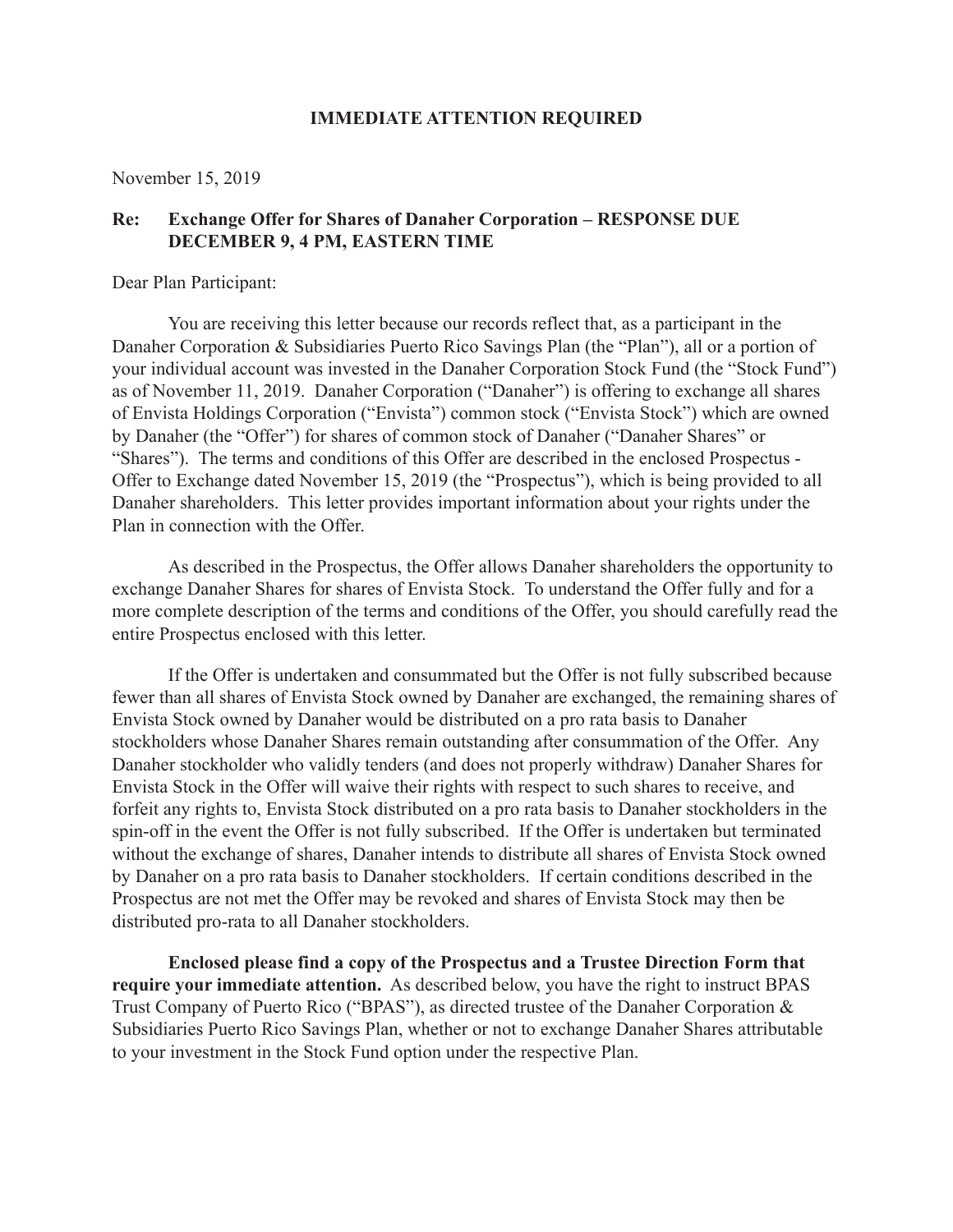**In order to participate in the exchange offer described in the Prospectus and briefly summarized in this letter, you will need to complete the enclosed Trustee Direction Form and return it to Broadridge Financial Services, BPAS's tabulation agent (the "Tabulation Agent') in the return envelope provided so that it is RECEIVED by 4:00 p.m., Eastern time, on December 9, 2019, unless the Offer is extended (the "Due Date"). Please note, this is 4 business days earlier than the last day of the exchange offer period provided for in the Prospectus (and 6 business days earlier if a "mandatory extension" of the Offer, as described in the Prospectus, occurs) in order to allow sufficient time for tabulation of your instructions and tendering of the Plan's shares. If the Offer is extended and if administratively feasible, the deadline for receipt of your direction will be 4:00 p.m., Eastern time, on the fourth business day prior to the expiration of the Offer, as extended. Please complete and return the enclosed Trustee Direction Form even if you decide not to participate in the Offer described herein. NO FACSIMILE TRANSMITTALS OF THE TRUSTEE DIRECTION FORM WILL BE ACCEPTED. As described in greater detail elsewhere in this letter, you may also utilize the Internet to provide your directions.** 

The calculation described in the Prospectus will determine the final number of shares of Envista Stock to be exchanged for each Danaher Share through the Offer. Danaher intends to maintain a website at *http://investors.danaher.com/envista-exchange-offer* that will provide the daily volume-weighted average price of both Danaher Shares and Envista Stock and indicative exchange ratios for the Offer. **Please note, the final exchange ratio will not be known until after the Due Date and until after the exchange offer period ends.** Therefore, you will not know the final exchange ratio when you make your decision whether or not to participate in the Offer.

**The Plan will not hold Envista Stock on an on-going basis. Therefore, if you tender Danaher Shares for Envista Stock in the Offer, or if the Plan receives Envista Stock in a pro rata distribution, the Envista Stock will be sold and the applicable proceeds will be allocated to the your account within Plan's Qualified Default Investment Alternative, as described in the discussion beginning on page 6, below).**

The remainder of this letter summarizes the transaction, your rights under the Plan and the procedures for directing BPAS regarding the Offer.

**THIS LETTER ATTEMPTS TO BRIEFLY SUMMARIZE THE TERMS OF THE OFFER AND IS NOT INTENDED TO BE A COMPLETE DESCRIPTION OF THE TERMS AND CONDITIONS OF THE OFFER, WHICH ARE SET FORTH IN THE PROSPECTUS. YOU SHOULD READ THE PROSPECTUS, INCLUDING THE RISK FACTORS, BEFORE DECIDING WHETHER TO TENDER SOME, ALL OR NONE OF THE DANAHER SHARES ATTRIBUTABLE TO YOUR INDIVIDUAL ACCOUNT UNDER THE PLAN.**

### **BACKGROUND**

Danaher is offering to exchange all shares of Envista Stock which are owned by Danaher for Danaher Shares that are validly tendered and not subsequently properly withdrawn. The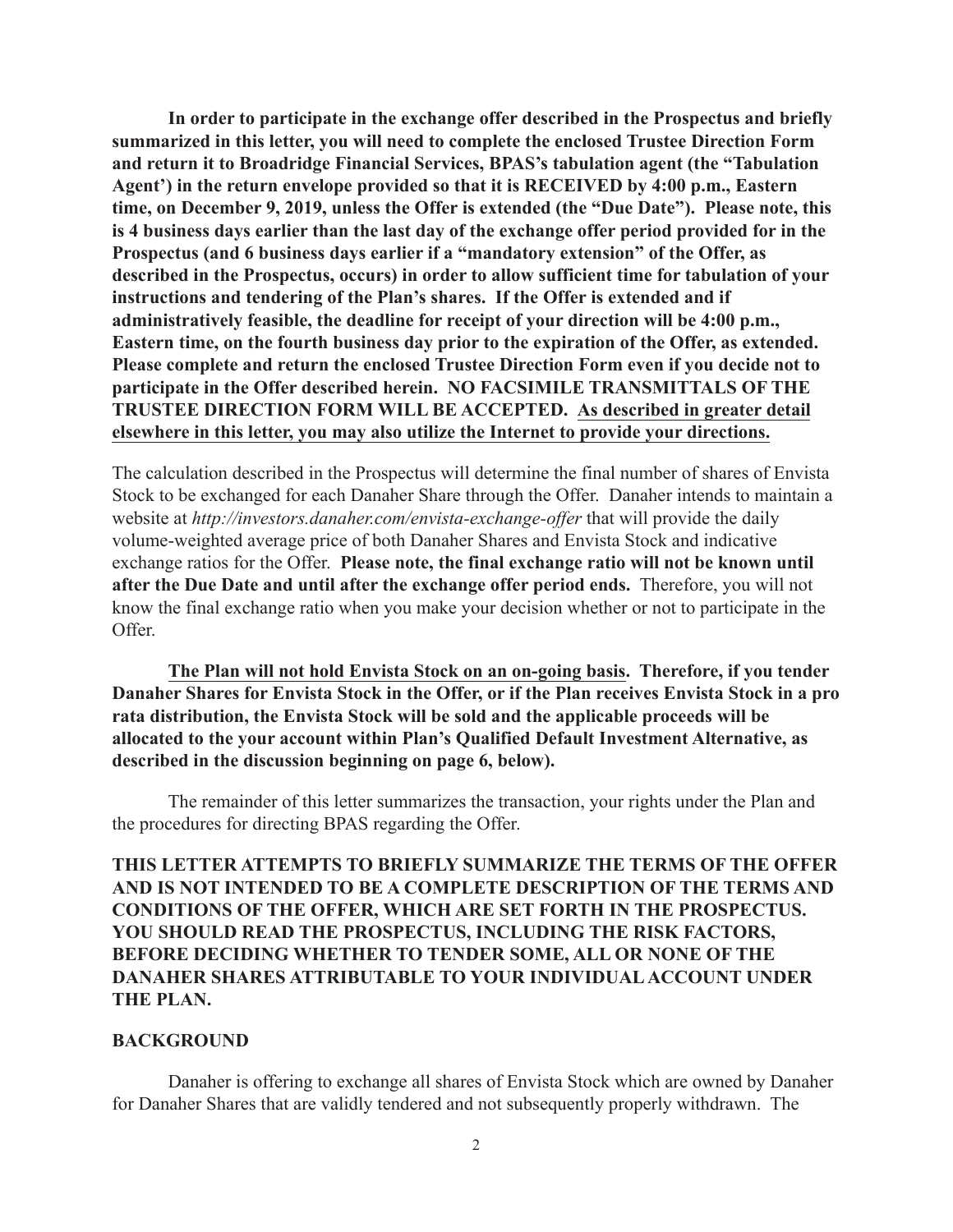Offer also applies to the Danaher Shares held by the Plan. As of November 11, 2019 the Plan held approximately 4,561 Danaher Shares. Only BPAS, as trustee of the Plan, can offer to exchange these Danaher Shares in the Offer. Nonetheless, as a participant under the Plan, you have the right to direct BPAS whether or not to exchange some or all of the Danaher Shares attributable to your individual account in the Plan. Unless otherwise required by law, BPAS will offer to exchange Danaher Shares attributable to participant accounts in accordance with participant instructions, and BPAS will not offer to exchange Danaher Shares attributable to participant accounts for which it does not receive timely or complete instructions. **If you do not complete and return the enclosed Trustee Direction Form (or do not provide directions via the Internet) on a timely basis, you will be deemed to have elected not to participate in the Offer and no Danaher Shares attributable to your Plan account will be offered for exchange in the Offer.**

# **BPAS makes no recommendation regarding the Offer. EACH PARTICIPANT MUST DECIDE WHETHER OR NOT TO OFFER TO EXCHANGE DANAHER SHARES.**

### **CONFIDENTIALITY**

**To assure the confidentiality of your decision, Broadridge Financial Services will tabulate participant directions. BPAS, Broadridge Financial Services, nor their respective affiliates or agents will make the results of your individual direction available to Danaher or Envista.**

#### **PROCEDURE FOR DIRECTING TRUSTEE**

Enclosed is a Trustee Direction Form, which may be completed and returned to the Tabulation Agent. Please note that the Trustee Direction Form indicates the number of Danaher Shares attributable to your individual account as of November 11, 2019. However, for purposes of the final tabulation, your instructions will be applied to the number of whole Danaher Shares attributable to your account as of December 10, 2019, the day after the Due Date, or as of a later date, if feasible, if the Offer is extended. **Please note, if you make an election to exchange a percentage of your Danaher Stock Fund balance, the percentage will be applied rounding DOWN to the nearest number of whole shares available; only whole shares of Danaher Stock may be exchanged in this offer for your PRSP account.** If you are a participant in more than one of Danaher Savings Plan you will receive a packet for each Plan in which you are a participant. Each packet will include a Trustee Direction Form that can be used to direct the trustee only for the Plan to which the Trustee Direction Form relates. Therefore, in order to make an election across all of the Plans in which you are a participant, you must return a Trustee Direction Form for each of those Plans. If you need assistance determining which Plan a Trustee Detection Form relates to, you may call BPAS Participant Service Center at 1-866-401-5272 (option 3). If you also participate in a Danaher Corporations and Subsidiaries US Savings Plan, you may contact Fidelity at 1-800-835-5092 to receive information regarding those Plans.

If you do not properly complete and return the Trustee Direction Form (or do not respond via telephone or the Internet) by the deadline specified, subject to any extensions of the Offer,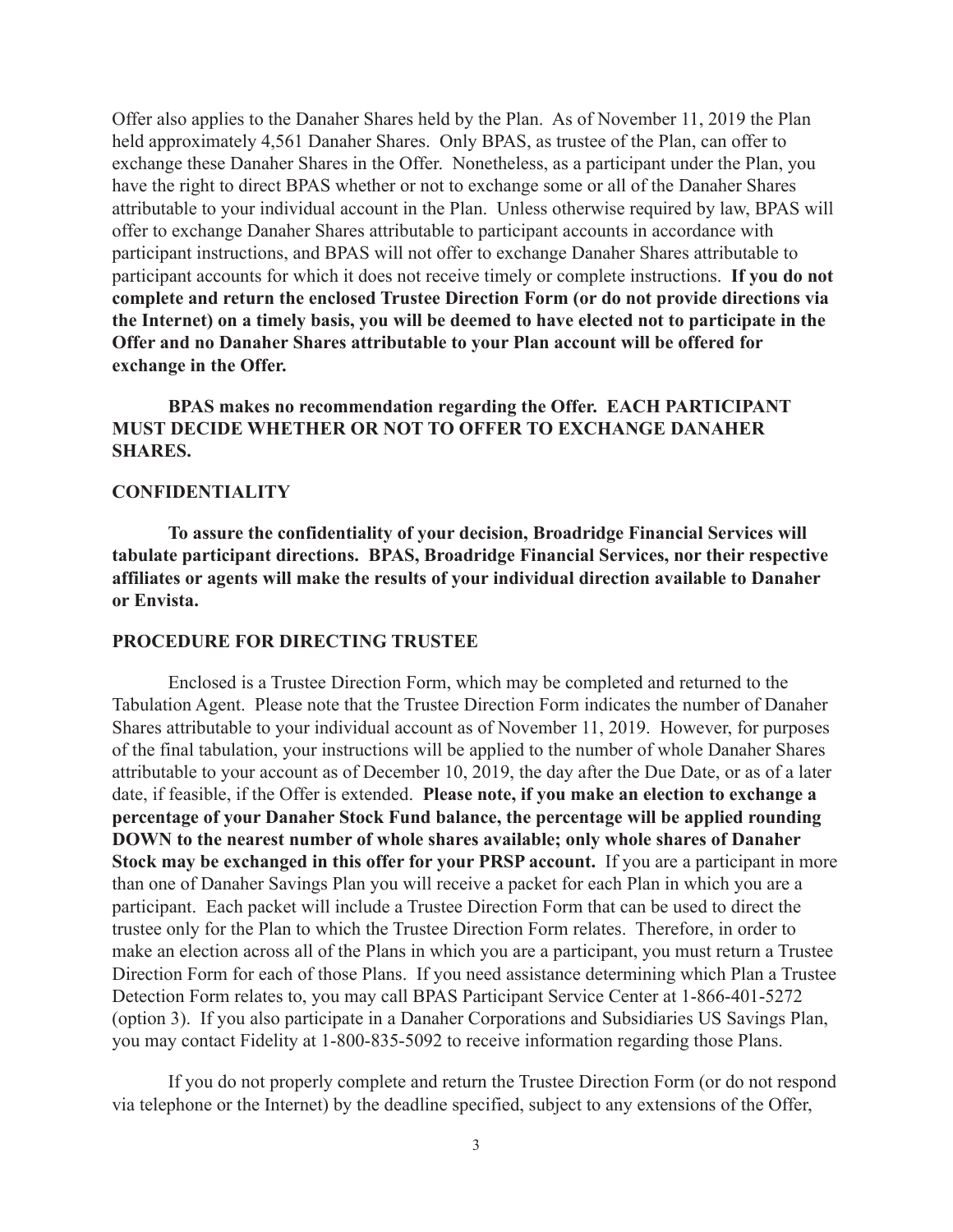Danaher Shares attributable to your account will be considered uninstructed and will not be offered for exchange in the Offer.

To properly complete your Trustee Direction Form, you must do the following:

- (1) On the face of the Trustee Direction Form, check Box 1, 2 or 3. **CHECK ONLY ONE BOX:**
	- CHECK BOX 1 if you want **ALL** of the Danaher Shares attributable to your individual account offered for exchange in accordance with the terms of the Offer.
	- CHECK BOX 2 if you **do not want** any of the Danaher Shares attributable to your individual account offered for exchange in accordance with the terms of the Offer and simply want the Plan to continue holding such Danaher Shares**.**
	- CHECK BOX 3 if you want to offer for exchange **a portion** of the Danaher Shares attributable to your individual account. **Specify the percentage** (in whole numbers) of Danaher Shares attributable to your individual account that you want to offer for exchange in accordance with the terms of this Offer. **Please note the percentage specified will be applied rounding DOWN to the nearest number of whole shares available; only whole shares of Danaher Stock may be exchanged in this offer for your PRSP account. If you specify a percentage less than 100%, you will be deemed to have instructed the trustee NOT to offer for exchange the balance of the Danaher Shares attributable to your individual account under the respective Plan**.
- (2) Date and sign the Trustee Direction Form in the space provided.
- (3) Return the Trustee Direction Form in the enclosed return envelope so that it is **RECEIVED** by the Tabulation Agent not later than 4:00 p.m., Eastern time, on the Due Date. If the Offer is extended, the deadline for receipt of your Trustee Direction Form will be 4:00 pm, Eastern time, on the fourth business day prior to the expiration of the Offer, as extended, if administratively feasible. If you wish to return the form by overnight mail, please send it to Broadridge Financial Services, the Tabulation Agent at the overnight address identified on the Trustee Direction Form.

The Danaher Stock Fund under the Plan is a daily traded investment, where the price used for daily trading is the Danaher Stock price as of close of market trading each day. If you specify a percentage of Danaher Shares attributable to your account that results in you electing to offer for tender a fraction of a Danaher Share, your election will be rounded down to the nearest whole number of Danaher Shares. BPAS as the Plan's trustee will tender each whole Danaher Share you offered for exchange and any non-tendered portion of the Danaher Shares you offered for exchange will remain allocated to your individual account.

You may also use the Internet to provide directions to the trustee. If you wish to use the Internet to provide your directions to the trustee, please go to **www.proxyvote.com/tender**. You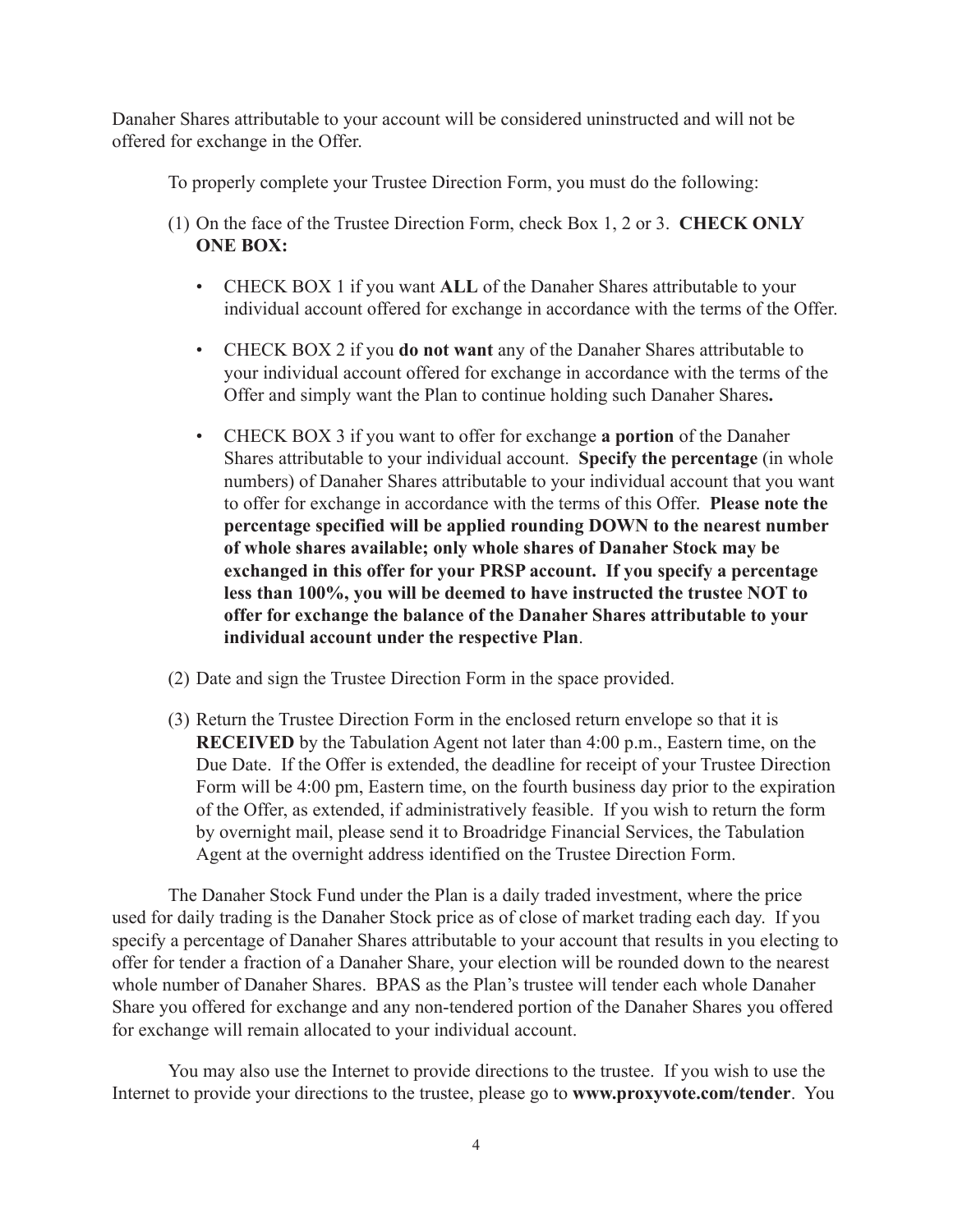will be asked to enter the 16-digit control number from your Trustee Direction Form into the box directly under "Enter Control Number" and click on the Submit button. You will then be able to provide your direction to the trustee on the following screen. Fill in the blank box provided with the percentage of Danaher Shares attributable to your account you wish to direct BPAS to tender on your behalf. BPAS as the Plan's directed trustee will tender each whole Danaher Share you offered for exchange. Because fractional shares may not be tendered, any fractional shares you offered for exchange will remain allocated to your individual account. You may choose to elect less than 100%; in such event you will be deemed to have instructed BPAS NOT to offer for exchange the balance of the Danaher Shares attributable to your individual account under the Plan. Please note that you are not allowed to elect more than 100%; you will get an error message if you do so and be asked to make a new election. The website will be available 24 hours per day through 4:00 p.m., Eastern time on the Due Date.

Your direction will be deemed irrevocable unless withdrawn by 4:00 p.m., Eastern time, on the Due Date. If the Offer is extended, the deadline for receipt of your notice of withdrawal will be 4:00 p.m. Eastern time on the fourth business day prior to the expiration of the Offer, as extended, if feasible. In order to make an effective withdrawal, you must submit a new Trustee Direction Form, which may be obtained by calling BPAS at 1-866-401-5272 (option 3), or submit new directions via the Internet as described above. Upon receipt of a new, completed, signed and dated Trustee Direction Form, or new directions via the Internet, your previous direction will be deemed cancelled. **Please note that the last timely, properly completed Trustee Direction Form or Internet direction the trustee receives from a participant will be followed.**

As described in the Prospectus, Danaher has the right to extend the Offer. In the event of an announced extension, you may call BPAS Participant Service Center at 1-866-401-5272 (option 3) to obtain information on any new Plan participant direction deadline.

After the deadline for providing directions to the trustee, Broadridge Financial Services and BPAS, as directed trustee, will offer to exchange the appropriate number of whole Danaher Shares on behalf of the Plan. Subject to the satisfaction of the conditions described in the Prospectus and the proration provisions of the Offer, Danaher will exchange all Danaher Shares that are properly offered for exchange through the Offer. If there is an excess of Danaher Shares offered for exchange by Danaher shareholders, such Danaher Shares may be subject to proration, as described in the Prospectus. Any Danaher Shares attributable to your account that are not purchased in the Offer will remain allocated to your individual account under the Plan. Please note that the Odd Lot provisions of the Offer described in the Prospectus are not applicable to Plan participants.

As described in the Prospectus, if the Offer is consummated but less than all shares of Envista Stock owned by Danaher are exchanged because the Offer is not fully subscribed, the additional shares of Envista Stock owned by Danaher will be distributed as a pro rata dividend to the holders of Danaher Shares. **As such, even if you elect not to participate in this Offer, your individual account under the Plan may be credited with shares of Envista Stock or units in**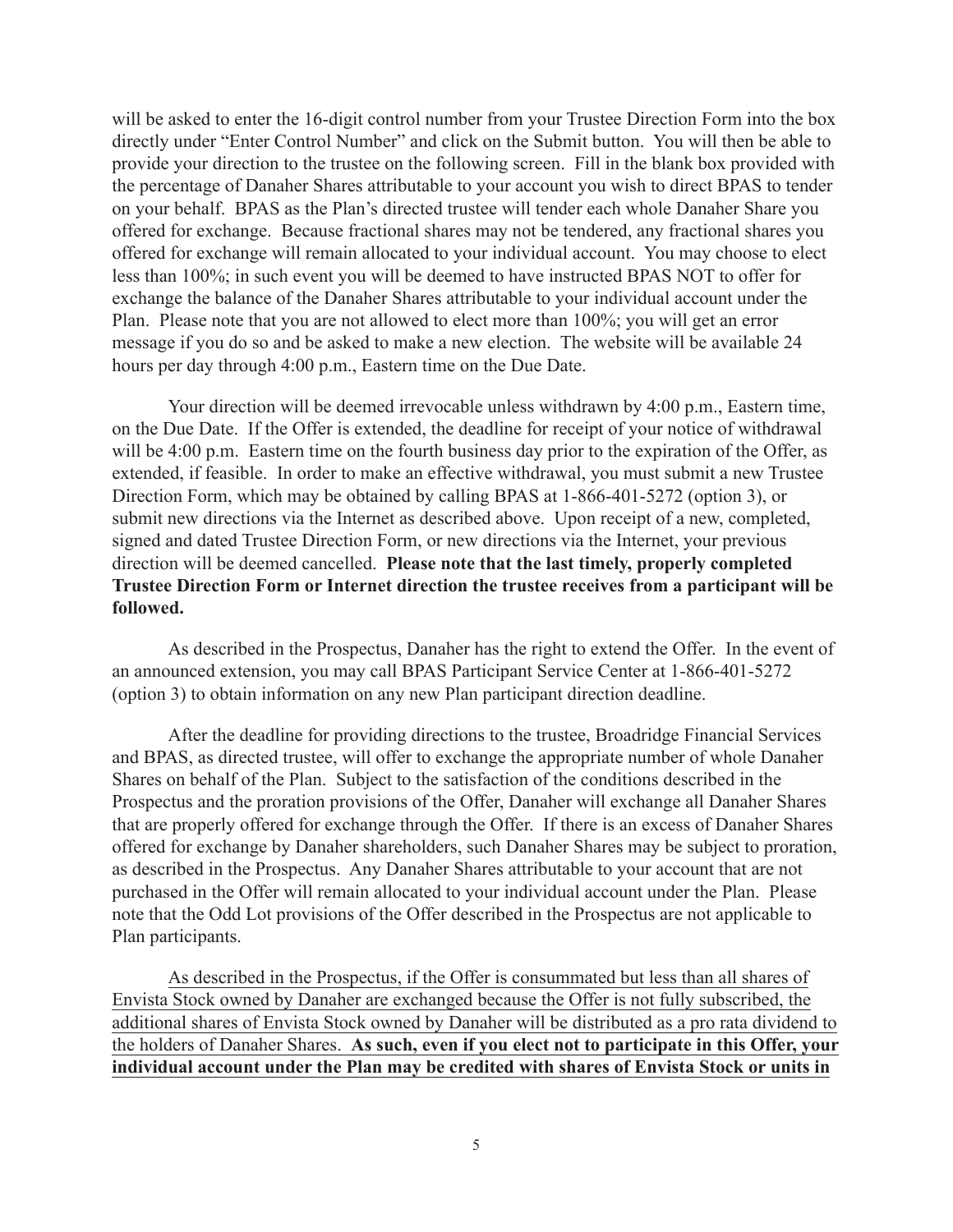**an Envista stock fund.** If Envista Stock will be distributed as a dividend to the Plan, more information will be provided to you.

# **INDIVIDUAL PARTICIPANTS IN THE PLAN WILL NOT RECEIVE ANY PORTION OF THE OFFER PROCEEDS DIRECTLY. ALL PROCEEDS WILL BE CREDITED TO PARTICIPANTS' ACCOUNTS AS DESCRIBED BELOW AND MAY BE DISTRIBUTED ONLY IN ACCORDANCE WITH THE TERMS OF THE PLAN.**

#### **LIMITATIONS ON FOLLOWING YOUR DIRECTION**

The Employee Retirement Income Security Act of 1974, as amended ("ERISA"), prohibits the sale of Danaher Shares for less than "adequate consideration," which is defined by ERISA for a publicly traded security as the prevailing market price on a national securities exchange. "Adequate consideration" will be determined on or about the date the Danaher Shares are to be tendered by the trustee. On such date, if the prevailing or closing market price of Danaher Shares on the New York Stock Exchange exceeds the value of the shares of Envista Stock to be received per Danaher Share through the Offer, BPAS will not be able to follow your direction.

### **EFFECT OF OFFER ON YOUR ACCOUNT**

If you direct the trustee to offer for exchange **some or all** of the Danaher Shares attributable to your account under the Plan, as of 4:00 p.m., Eastern time, on December 10, 2019, the business day following the Due Date, all exchanges out, loans, withdrawals and distributions involving the Stock Fund attributable to your account will be prohibited until processing related to the Offer (a "freeze") is completed. This freeze is expected to end during the week of December 30, 2019. Balances in the Stock Fund will still be used to calculate amounts eligible for loans and withdrawals throughout this freeze on the Stock Fund. In the event that the Offer is extended, the freeze on these transactions involving the Stock Fund will, if feasible, be temporarily lifted until three days prior to the new completion date of the Offer, as extended, at which time a new freeze on these transactions involving the Stock Fund will commence. If the offer is terminated after the freeze on these transactions involving the Stock Fund is implemented, the freeze will be lifted as soon as it is feasible to do so. You may call BPAS Participant Service Center at 1-866-401-5272 (option 3) to obtain updated information on expiration dates, deadlines and Danaher stock investment option freezes**. During the freeze, which may extend into 2020, you will be unable to direct or diversify your balance in the Stock Fund. For this reason, it is very important that you review and consider the appropriateness of your current investments in light of your inability to direct or diversify those investments during the freeze. For your long-term retirement security, you should give careful consideration to the importance of a well-balanced and diversified investment portfolio, taking into account all your assets, income and investments.**

If you directed the trustee to NOT offer for exchange any of the Danaher Shares attributable to your account or you did not provide directions to the trustee in a timely manner, you will continue to have access to all transactions involving the Stock Fund, subject to Plan rules. Please note, if the Offer is canceled or undersubscribed a broader freeze may have to be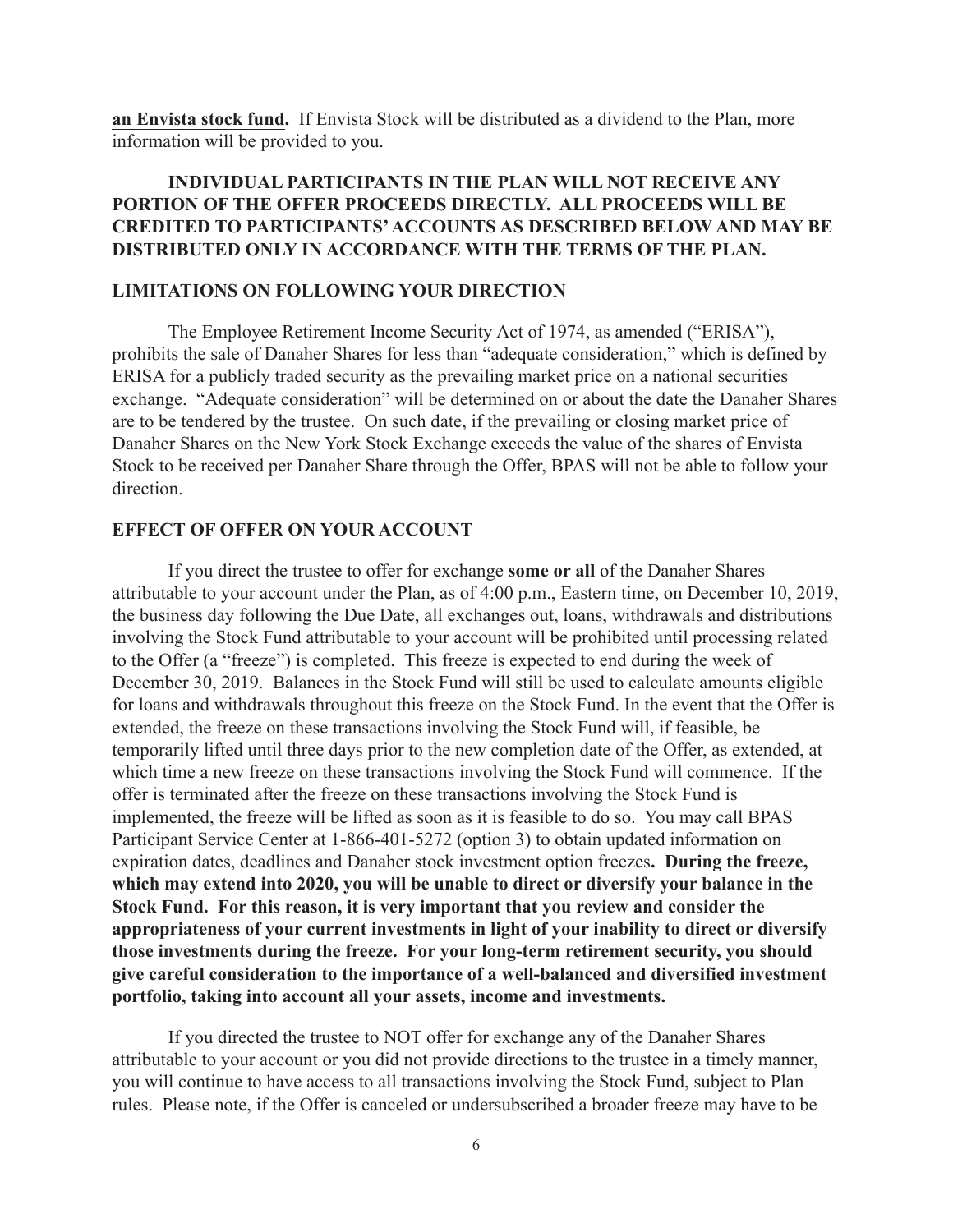implemented; additional information about any such freeze will be provided as soon as administratively feasible.

Federal law generally requires that you be furnished notice of a blackout period at least 30 days in advance of the last date on which you could exercise your affected rights immediately before the commencement of any blackout period in order to provide you with sufficient time to consider the effect of the blackout period on your retirement and financial plans. However, due to the timeline of the Offer, the administrator of your Plan was unable to furnish this notice of a blackout prior to November 10, 2019, 30 days before the freeze date.

## **TREATMENT OF ENVISTA STOCK RECEIVED BY THE PLAN**

The Danaher Corporation & Subsidiaries Puerto Rico Savings Plan is not set up to hold Envista Stock as an investment. **Therefore, if you elect to exchange all or a portion of your Danaher Shares held in the Danaher Corporation & Subsidiaries Puerto Rico Savings Plan for Envista Stock, the proceeds from the tender will be sold and the proceeds of that sale will be credited to a Qualified Default Investment Alternative ("QDIA") – a series of target date funds – under the Plan**. The proceeds will be credited to your account as soon as administratively feasible, generally within three to five business days, after the Plan receives the actual shares of Envista Stock as a result of the completion of the Offer. Please note, this transaction will be processed in three steps: (1) an exchange out of the Danaher Stock Fund into a temporary administrative Envista Stock Fund (2) the sale of the Envista Stock in the temporary administrative Envista Stock Fund and (3) an exchange from the temporary administrative Envista Stock Fund into your QDIA. Once the proceeds from the sale of Envista Stock are credited to your account, those amounts will once again be available for exchanges out of the QDIA, loans, withdrawals, and distributions in accordance with the terms of the Plan. Once the Envista Stock is liquidated and the proceeds are invested into QDIAs, the temporary administrative Envista Stock Fund will be removed from the Plan. **At no time will any participant be able to direct the assets of their account to or from the temporary administrative Envista Stock Fund.**

Fractional shares of Envista Stock will not be distributed in the Offer. The exchange agent, acting as agent for the tendering Danaher stockholders, including the Danaher Corporation & Subsidiaries Puerto Rico Savings Plan, will aggregate any fractional shares that would otherwise have been required to be distributed and cause them to be sold in the open market. The Plan will receive the proceeds, if any, less any brokerage commissions or other fees, from the sale of these shares in accordance with Plan participants' proportional interest in the aggregate number of shares sold. The Plan will then credit your interest in the proportional proceeds to your QDIA as soon as administratively feasible.

The default investment option used by the Plan is intended to satisfy the Department of Labor's rules for a QDIA. The plan's default option is based on your date of birth and an estimated retirement age of 65. You can identify your default investment fund by finding your birthday in the chart on the annual QDIA notice provided along with this communication. You have the right to direct the investment of your directed accounts under the Plan into the various investment options the Plan provides. Following this exchange, you do not have to leave your